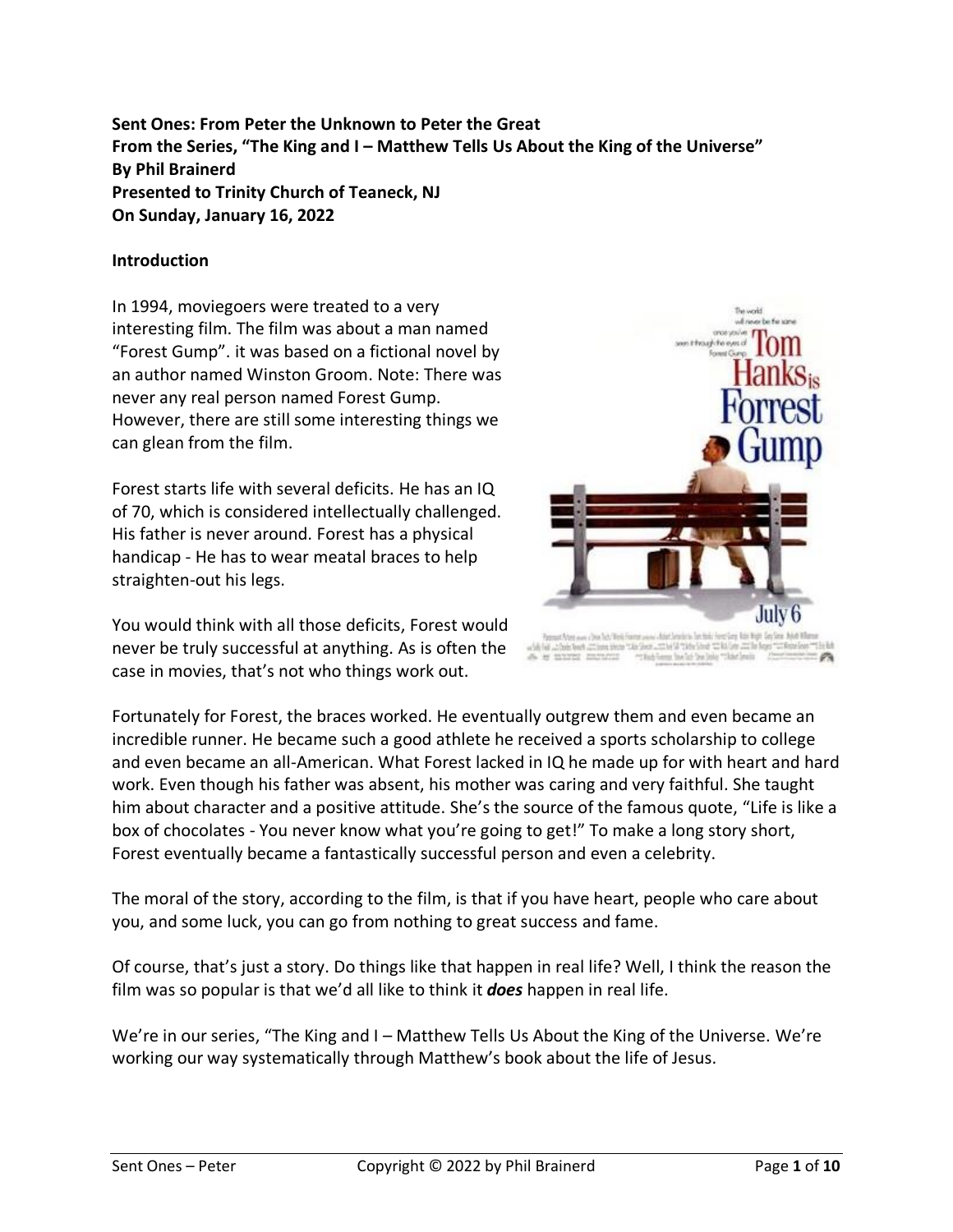In our last article, we started a sub-series called "Sent Ones." Jesus had a message – a vital message: The Gospel. He wanted that message to go out into the whole world, and he needed some special people to make it happen. So, he chose 12 men he called the "Apostles" (The word "apostle" means "sent ones"). Last week, we asked the question, "What went into his selection?" Today, we're going to ask the question, "Who were these men?"

Let's read their names:

2 These are the names of the twelve apostles: first, Simon (who is called Peter) and his brother Andrew; James son of Zebedee, and his brother John; 3 Philip and Bartholomew; Thomas and Matthew the tax collector; James son of Alphaeus, and Thaddaeus; 4 Simon the Zealot and Judas Iscariot, who betrayed him. (Matthew 10:2-4)

There were twelve whom Jesus chose to be his sent ones. Should we have 12 separate messages, one for each? The problem with that approach is, for some of the men, we don't know a whole lot. Others, we do. So, here's what we're going to do: We'll have more than one message based on what we know for certain about these men, but not twelve. We'll combine a few along the way.

In this article, we're going to look at the first man on the list: The Apostle Peter (Also known as "Simon"). We know a lot about him, so we'll give him a whole message.

Peter was a man who started out with a number of deficits. He was largely unknown when he met Jesus. Years later, he became the best-known of the apostles. His life and his role in the Christian faith inspired one of the most beautiful buildings in Europe: The Basilica of Peter in the Vatican. To this day, the name "Peter" is a popular name in western culture.

What changed this man from unknown to world-famous leader? Was it just like Forest Gump? Was it heart, hard work, and luck? Let's find out.

## **I. Peter was relatively unknown and unimportant.**

The first thing we know about Peter is that he was relatively unknown and unimportant. If you've been along for our journey through the book of Matthew, you know that Peter started out as a fisherman:

18 As Jesus was walking beside the Sea of Galilee, he saw two brothers, Simon called Peter and his brother Andrew. They were casting a net into the lake, for they were fishermen. 19 "Come, follow me," Jesus said, "and I will send you out to fish for people." 20 At once they left their nets and followed him. (Matthew 4:18-20)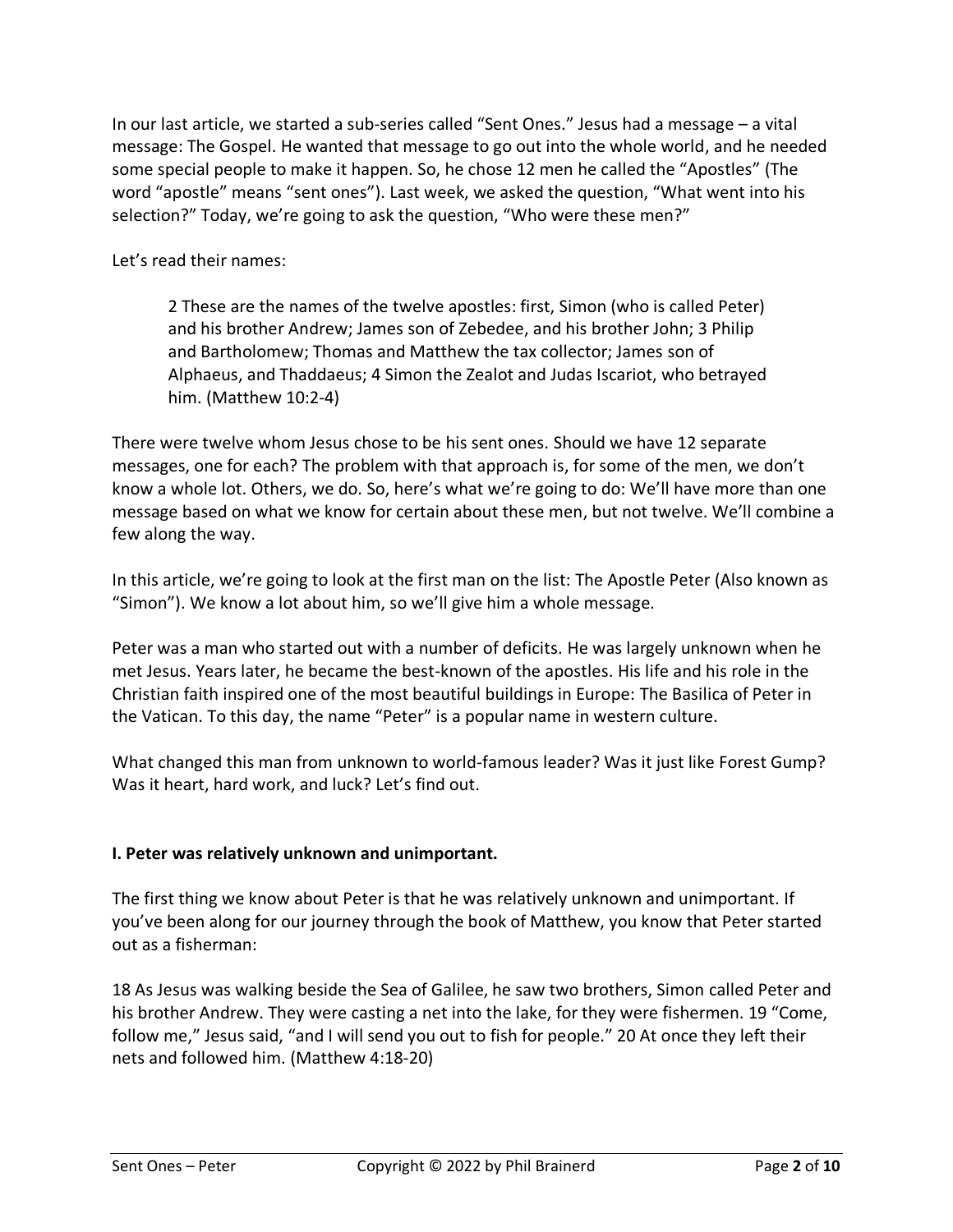Fishing was a respectable calling in the days of Jesus, just like farming, carpentry, tent-making, and other professions that we read about in the Bible. It just wasn't the way to become famous.

Later, after Jesus died, rose again, and went up into heaven, Peter wound up leading the 12 apostles. This made him very visible, and it got Peter into trouble. In the book of Acts, Peter and John were hauled before the Sanhedrin, the ruling body of ancient Israel. After listening to Peter and John, this is how the leaders reacted:

When they saw the courage of Peter and John and realized that they were unschooled, ordinary men, they were astonished and they took note that these men had been with Jesus. (Acts 4:13)

The top leaders of Israel all looked at each other and said, "who are these men? They're unschooled - They're ordinary."

How might you become famous and influential in the days of Jesus? Let's look at some different ways.

You could come from the right family. A family where you inherited wealth and power. That was the case with King Herod and other leaders. Or, you could be a great military man.

You could be a great athlete. The Greeks loved their athletes and gave them all kinds of recognition. You will recall the Olympic games - They were invented way back in the time of Greece.

You could be a scholar. Many who spend time in church know the name Nicodemus. He was considered the "teacher of Israel." There were others like him: People with names like Akiva, Hillel, and Shammai. Most people don't know their names today, but they were famous in ancient Israel. Some of those names are known to the Jewish people to this day.

Those are the ways you became famous and influential in the days of Jesus. Actually, those ways exist today. But fisherman? No. That's not how you became famous and influential.

Apparently, when Peter and John were examined by the ruling elite of ancient Israel, only one thing stood out: *They had been with Jesus.* That started years earlier. Right after we learned that Peter and his brother Andrew were fishermen, we learned that Jesus invited them to follow him:

"Come, follow me," Jesus said, "and I will send you out to fish for people." At once they left their nets and followed him.

So, Peter was one of a group of men who spent time with Jesus - Lots of time. And notice something here: Jesus invited these men to follow him. What did he offer as a reward?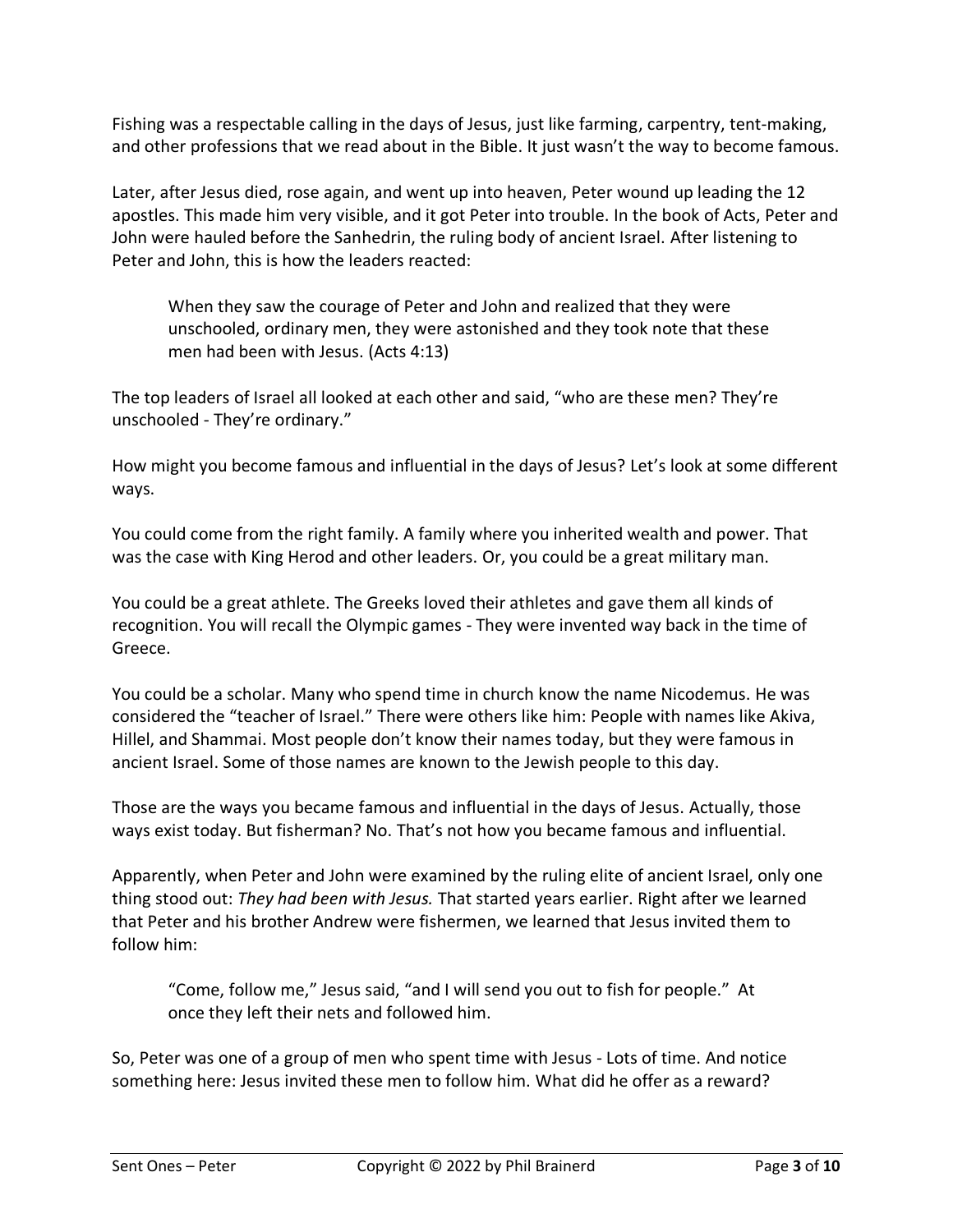What was the motivation that he gave to these men? Did he say, "Follow me, and I will make you famous!" Did he say, "Peter follow me, and I will change you from Peter the unknown to Peter the Great!" No, he said, "Follow me, and I will send you out to fish for people." That was enough. These men didn't leave their nets expecting a pathway to greatness. I'm not sure they even fully understood what Jesus was offering. They just knew that they were getting a personal invitation to spend time with Jesus. And that was enough.

Friends, Jesus invites us all to spend time with him. Today, we spend time with him by coming to church and worshipping him. We spend time with him when we listen to messages in church. We spend time with him when we listen to messages of Christian leaders on the radio or TV. We spend time with him when we read his Word, the Bible. We spend time with him when we pray.

If you spend time with Jesus, you may be rewarded with something on this earth like fame. Or you may be rewarded with a deep knowledge of his great love for you. For many people, that's enough.

Let's learn more about Peter's change from unknown to great.

## **II. Peter lacked Courage.**

As you read about Peter, you find that he was a man who lacked courage.

23 Then he got into the boat and his disciples followed him. 24 Suddenly a furious storm came up on the lake, so that the waves swept over the boat. But Jesus was sleeping. 25 The disciples went and woke him, saying, "Lord, save us! We're going to drown!" (Matthew 8:23-25)

We went into this story in detail a while back. For now, let's just that that this story tells us that Peter was not a courageous person. He saw a storm blow up on the lake. Granted, it was a bad storm. However, it's clear that Peter, as well as the other disciples of Jesus, was scared to death.

Think about your typical action movie hero. They would shake their fist at the clouds and fight to the last breath. Peter was not like that.

And it got worse. Let's look at the night Jesus was betrayed.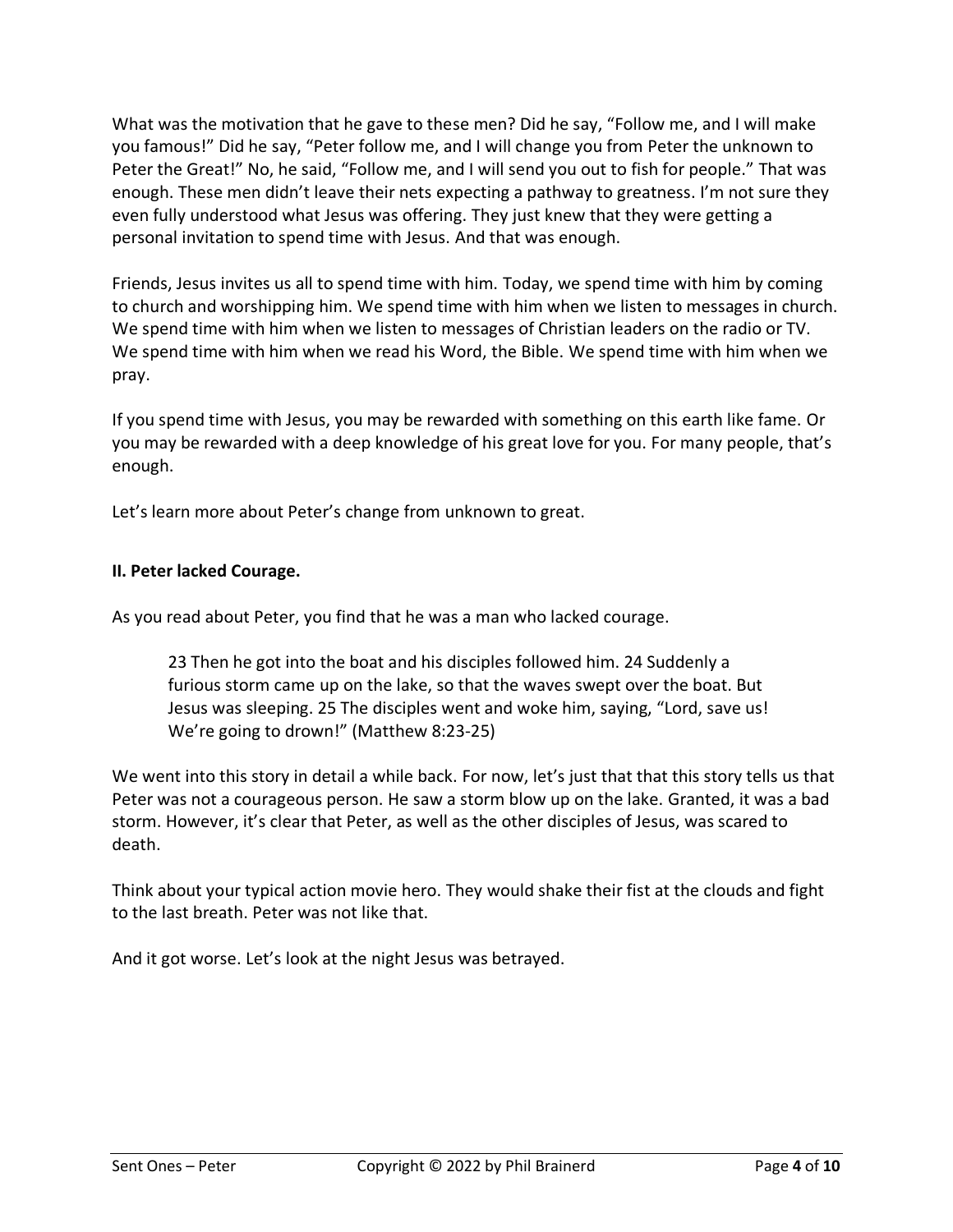31 Then Jesus told them, "This very night you will all fall away on account of me, for it is written:

"'I will strike the shepherd,

and the sheep of the flock will be scattered.'

32 But after I have risen, I will go ahead of you into Galilee."

33 Peter replied, "Even if all fall away on account of you, I never will." 34 "Truly I tell you," Jesus answered, "this very night, before the rooster crows, you will disown me three times." 35 But Peter declared, "Even if I have to die with you, I will never disown you." (Matthew 26:31-35)

So, Peter was a brave guy - In his own estimation. Jesus said, "So, you think you're brave. Let me tell you something, Peter. We're about to go into a scary situation. Before the night is over, you will deny that you ever knew me - And you'll do it three times."

This is one of the most famous stories in the Bible - and perhaps one of the saddest. When the soldiers showed up to arrest Jesus, the apostles and disciples all fled. Including Peter.

He followed from a distance as Jesus was taken away and got as far as the courtyard of the High Priest during the trial. There, Peter was identified as one of the followers of Jesus. And sure enough, he denied Jesus - Not once, but three times.

How did Peter react to his failure?

Immediately a rooster crowed. 75 Then Peter remembered the word Jesus had spoken: "Before the rooster crows, you will disown me three times." And he went outside and wept bitterly. (Matthew 26:75)

Peter realized he had failed; and failed miserably. He let down his best friend. And he let him down after following him for years. Peter saw Jesus display incredible acts of supernatural power. But he still failed. He was a coward.

But later, something happened. Recall what we read earlier when Peter and John were called before the Sanhedrin. Let's read that again:

When they saw the *courage* of Peter and John and realized that they were unschooled, ordinary men, they were astonished and they took note that these men had been with Jesus. (Acts 4:13 emphasis mine)

Imagine this: This is a few months after the death of Jesus. Jesus had been taken before the Sanhedrin. They ran a mock trial, found Jesus guilty, and sent him off to be crucified. The same thing could happen again, only this time with Peter. Yet, Peter spoke before this group boldly. He was so bold, he showed such courage, that onlookers were astonished.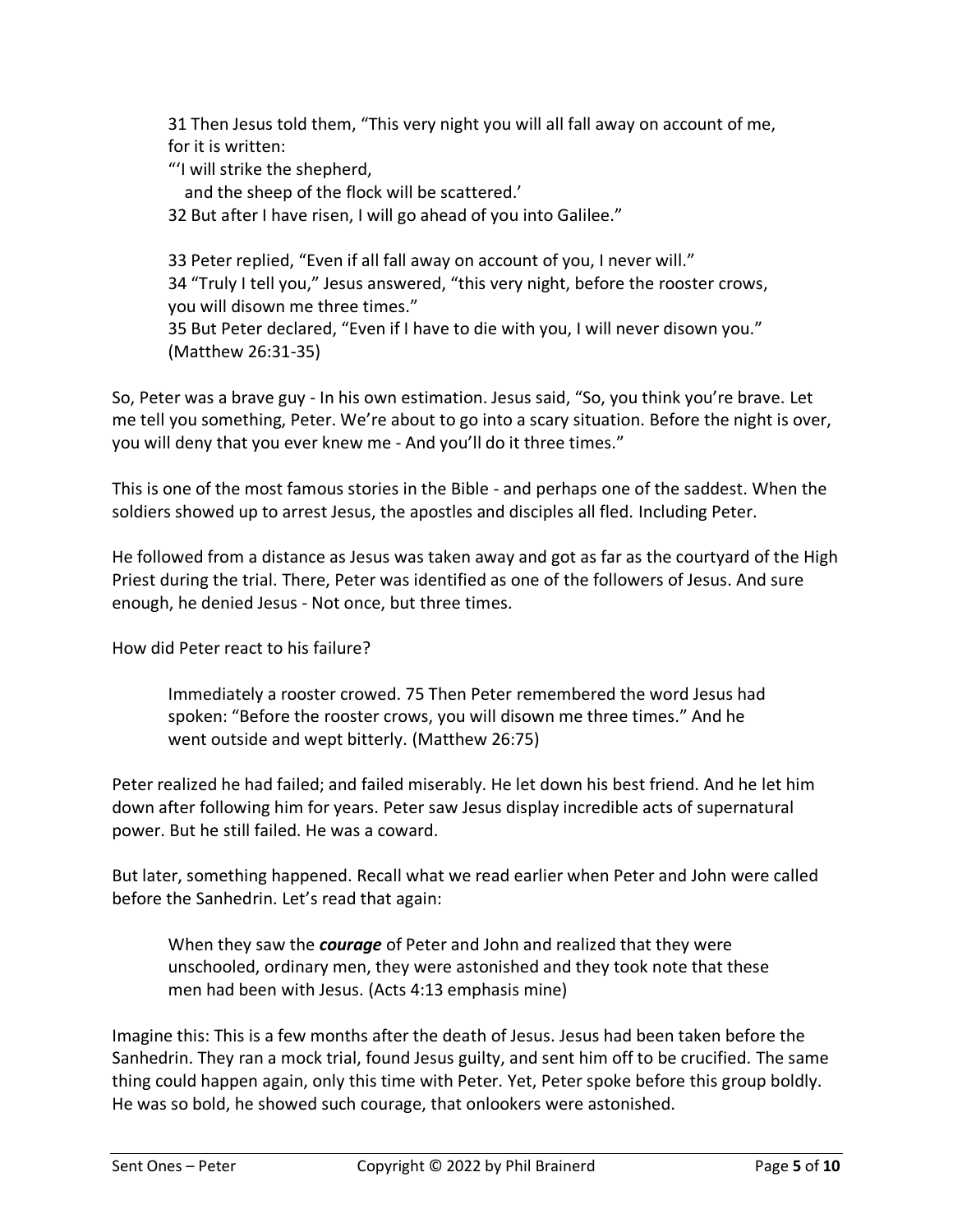Something changed Peter from a cowardly man into a courageous man. What was it? To understand this, you have to ask a question: *At what point did Jesus know that Peter would fail him?* Jesus knew it at least as far back as when he made the prediction that Peter would deny him three times. But could it have been even earlier?

In a recent series, we looked at something that King David wrote in the book of Psalms:

15 My frame was not hidden from you when I was made in the secret place, when I was woven together in the depths of the earth. 16 Your eyes saw my unformed body; all the days ordained for me were written in your book before one of them came to be.

(Psalm 139:15-16)

God is aware of our deepest, inmost being. He is aware of everything about us - And he's aware long before we are born.

And Jesus was God visiting the face of the earth. Jesus knew who Peter was before he called him to follow. That means he knew about any strengths Peter had. That means he knew about any weaknesses that Peter had. That means Jesus knew *before Peter was born* that he would fail.

So, why did he call Peter? Why not pick someone with more courage? Because of a principle we learned in the last session:

# *Jesus doesn't call people based on their earthly gifts and accomplishments. Jesus calls people based on what they can become if they will give themselves over to him.*

This is important: For Peter, the point wasn't that he went to the courtyard and failed. The point is that *he went to the courtyard*. There, he learned something very important: He learned that he was a weak man. He learned something that the apostle Paul wrote about at a later time. Paul had a problem that he called his "Thorn in the flesh." It was something painful that he couldn't beat. So he prayed that God would take it away. Here's how God answered the Apostle Paul:

But he said to me, "My grace is sufficient for you, for my power is made perfect in weakness." Therefore I will boast all the more gladly about my weaknesses, so that Christ's power may rest on me. (II Corinthians 12:9)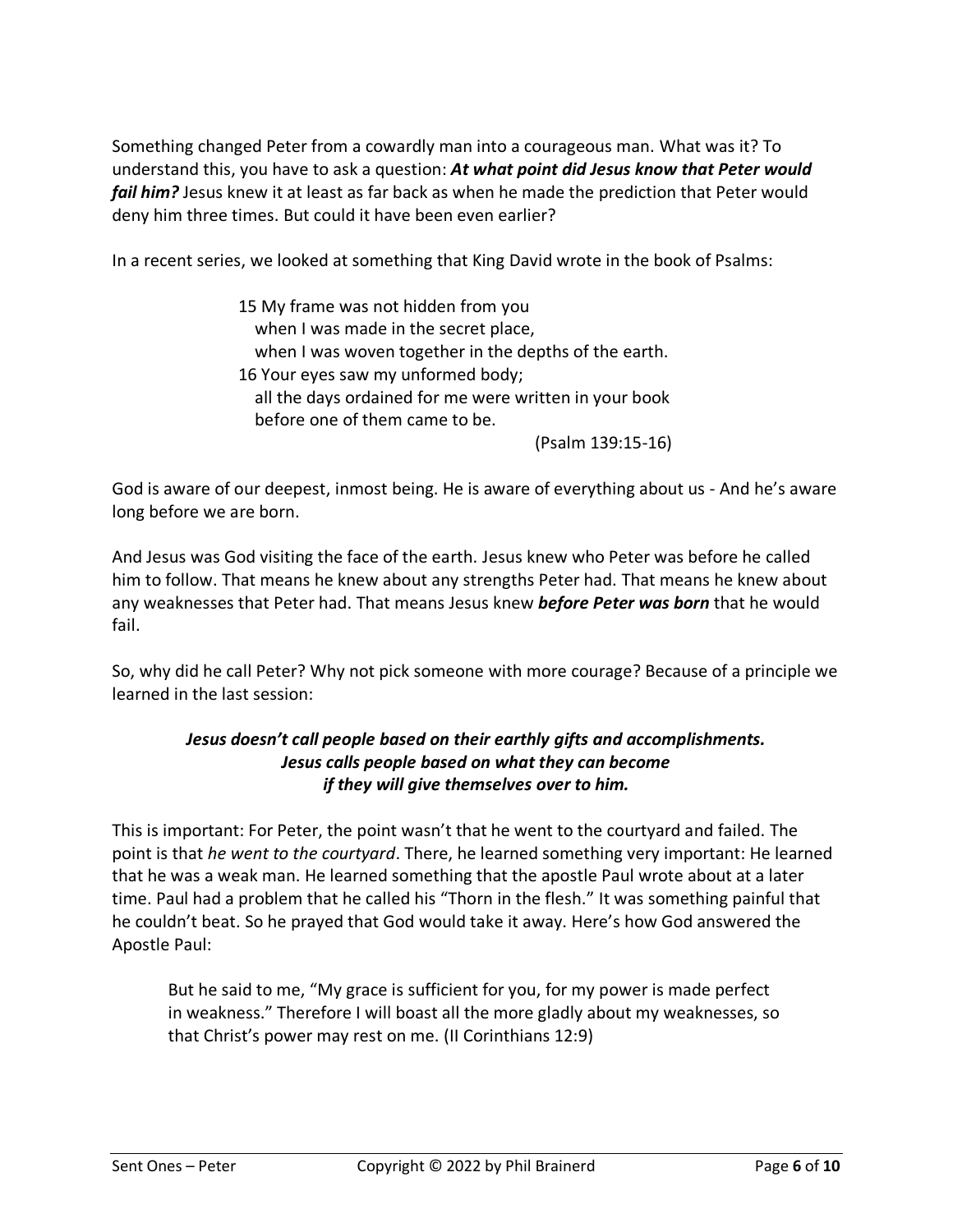Look at that: "My power is made perfect in weakness." Before Peter could truly experience God's power, he had to understand that he himself was weak. Before he could be courageous, he had to realize that by himself, he was a coward. Learning that required a painful experience.

Once Peter understood this, he was on the way to becoming courageous.

Let's stop for a moment - Have you ever had a time in your life where you tried something, but you failed? As far as God goes, failure isn't such a big problem. He loves you. He knows you. If you failed because of sin, ask God to forgive you. He will gladly do it. If you failed because you didn't know something, ask God to teach you. He will gladly do it.

Or, how about this: Have you ever had a time in your life when you wanted to do something? Something good? Something important? Something meaningful? But, you didn't even try. You didn't even try because you thought you might fail.

Well, sometimes, we fail. With God, that's not a reason to give up before we even start. You know the standard warning: This doesn't mean do something foolish or stupid. But, if you've given it thought, and it's something you should try, maybe you should give it a try. Why? Because God's power is made perfect in weakness. Until we know we are weak, we can never truly see God's power.

And for Peter, there was a lot more weakness to go.

#### **III. Peter was not a highly intelligent man.**

Peter was not a highly intelligent man. We saw this last week. Jesus spoke on a number of occasions in parables. One time, Peter didn't understand.

15 Peter said, "Explain the parable to us." 16 "Are you still so dull?" Jesus asked them. (Matthew 15:15-16)

Wow! That was cold. "Are you still so dull?"

There's a well-known saying: *Wisdom is not always about knowing a lot. It's knowing what you don't know.*

Peter eventually became a great teacher. But before he could do that, he had to learn that there was a lot he didn't know.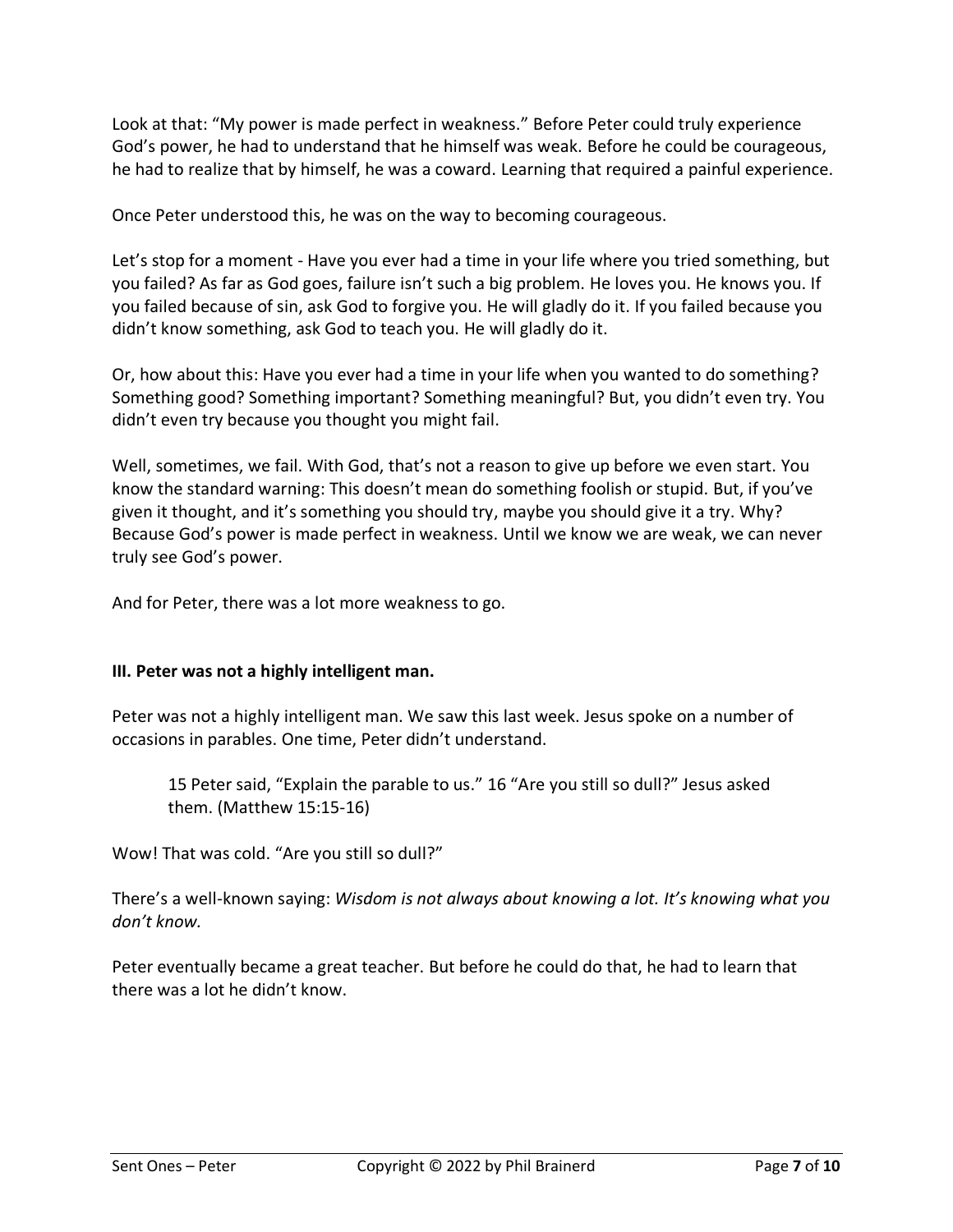### **IV. Peter was a prideful man.**

Peter was a prideful man. This is a big problem when you learn how much God values humility. We learned about one demonstration of Peter's pride when he announced that he would never deny Jesus. And then, only a few hours later he did it three times. Sometimes, to learn humility, prideful people need to fall hard.

Another event showed the extent of Peter's pride, and how much he needed to be warned. Jesus told his followers on one occasion that he would have to go to Jerusalem. There, he would be crucified. Peter didn't like the idea and thought he would straighten out Jesus. Here is the famous reply of Jesus:

22 Peter took him aside and began to rebuke him. "Never, Lord!" he said. "This shall never happen to you!" 23 Jesus turned and said to Peter, "Get behind me, Satan! You are a stumbling block to me; you do not have in mind the concerns of God, but merely human concerns." (Matthew 16:22-23)

Understand what's happening here: This is Peter. He is the man who will one day lead the apostles in sending the message of Jesus out into the world. And Jesus is warning him that it's possible for him to be influenced by, if not controlled by Satan. There was no point in Jesus even pretending he was talking to Peter - He's talking through Peter to the enemy!

This is what happens when pride overwhelms a person. And it's a warning for us all. If the Apostle Peter can find himself in a state where he's under the influence of Satan, how much more can any of us?

Pride can be a terrible thing. But, there's something that can cure a prideful heart. There's something can make up for all kinds of deficits. And Peter needed to learn about it.

#### **V. Peter needed to learn to love.**

Peter needed to learn to love. After Jesus died and rose from the dead, he had a few more words for Peter.

15 When they had finished eating, Jesus said to Simon Peter, "Simon son of John, do you love me more than these?" "Yes, Lord," he said, "you know that I love you." Jesus said, "Feed my lambs."

16 Again Jesus said, "Simon son of John, do you love me?" He answered, "Yes, Lord, you know that I love you." Jesus said, "Take care of my sheep."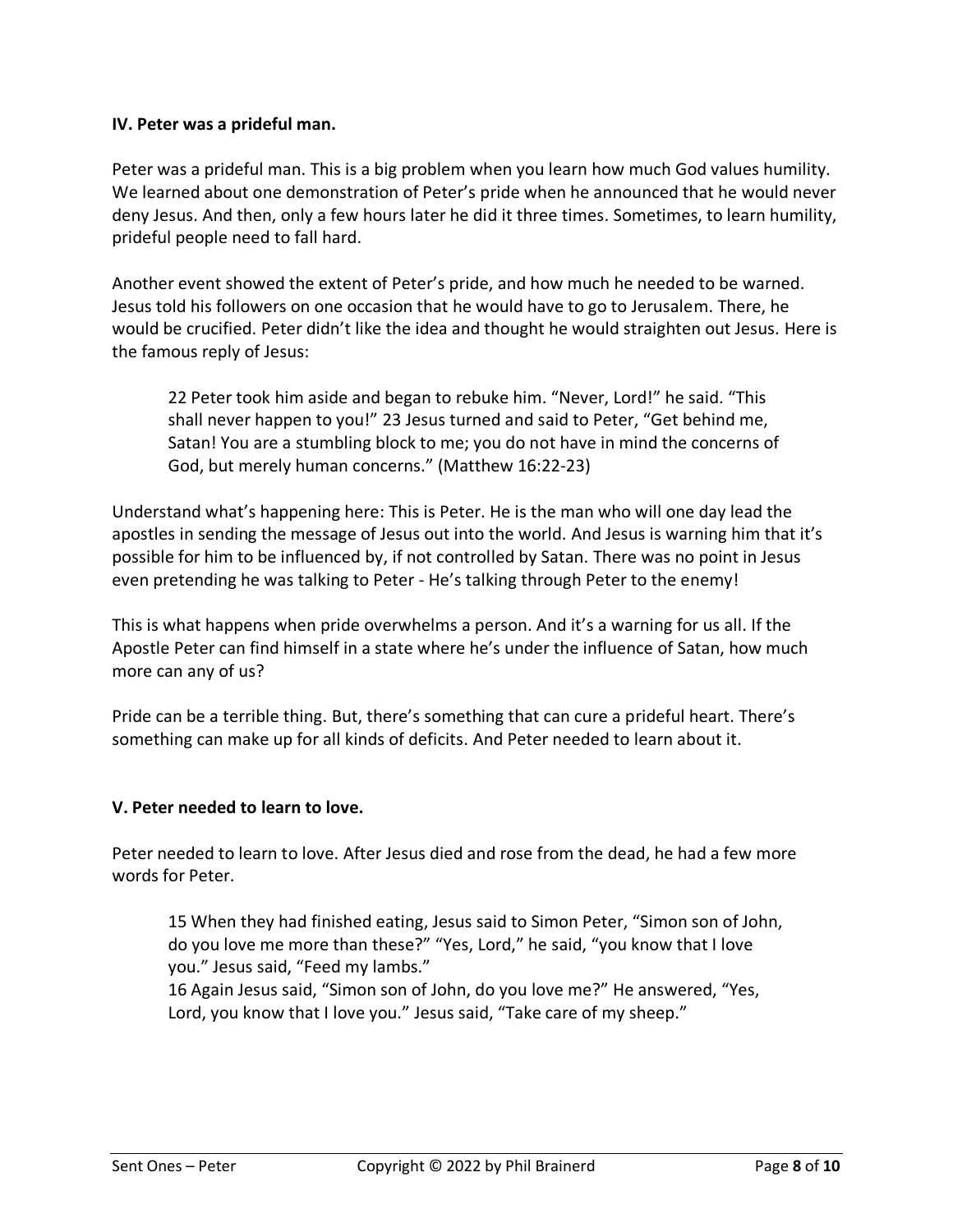17 The third time he said to him, "Simon son of John, do you love me?" Peter was hurt because Jesus asked him the third time, "Do you love me?" He said, "Lord, you know all things; you know that I love you." Jesus said, "Feed my sheep." (John 21:15-17)

After all he had been through, Peter was now ready to learn one of his most important lessons: He needed to grow in love. One of the premier signs of loving Jesus, is when you love his sheep. These are the people that Jesus died for. *He* certainly loves them. How much did Jesus love his sheep? He was willing to die for them. So, he had some final words for Peter:

Very truly I tell you, when you were younger you dressed yourself and went where you wanted; but when you are old you will stretch out your hands, and someone else will dress you and lead you where you do not want to go." (v 18)

What did Jesus mean by all this?

Jesus said this to indicate the kind of death by which Peter would glorify God. Then he said to him, "Follow me!" (v 19)

Jesus is telling Peter that it's love that carries you through all the other things. It's love that makes a person courageous. Love diminishes the power of pride. Love gives you the ability to follow Jesus even to death. And that's what Peter was called on to do one day. Like his Lord, Peter died by crucifixion.

Peter wrote about this in one of his letters to his friends:

Above all, love each other deeply, because love covers over a multitude of sins. (I Peter 4:8)

Let's pull this all together.

#### **Conclusion**

Today, we've met a man who started as an unknown, but whose name is remembered as one of the most important leaders in history. How did it happen? Was it like Forest Gump, where heart, and hard work and luck allowed a man to overcome his deficits and wind up a successful celebrity?

No, it was not luck at all. Peter was a man who started with many deficits. What mattered was that he accepted the invitation of Jesus Christ. He spent time with Jesus. He let Jesus show him his weaknesses - Because it's in weakness that God can show us his power. He let Jesus show him how to love. And it's love that covers a multitude of sins.